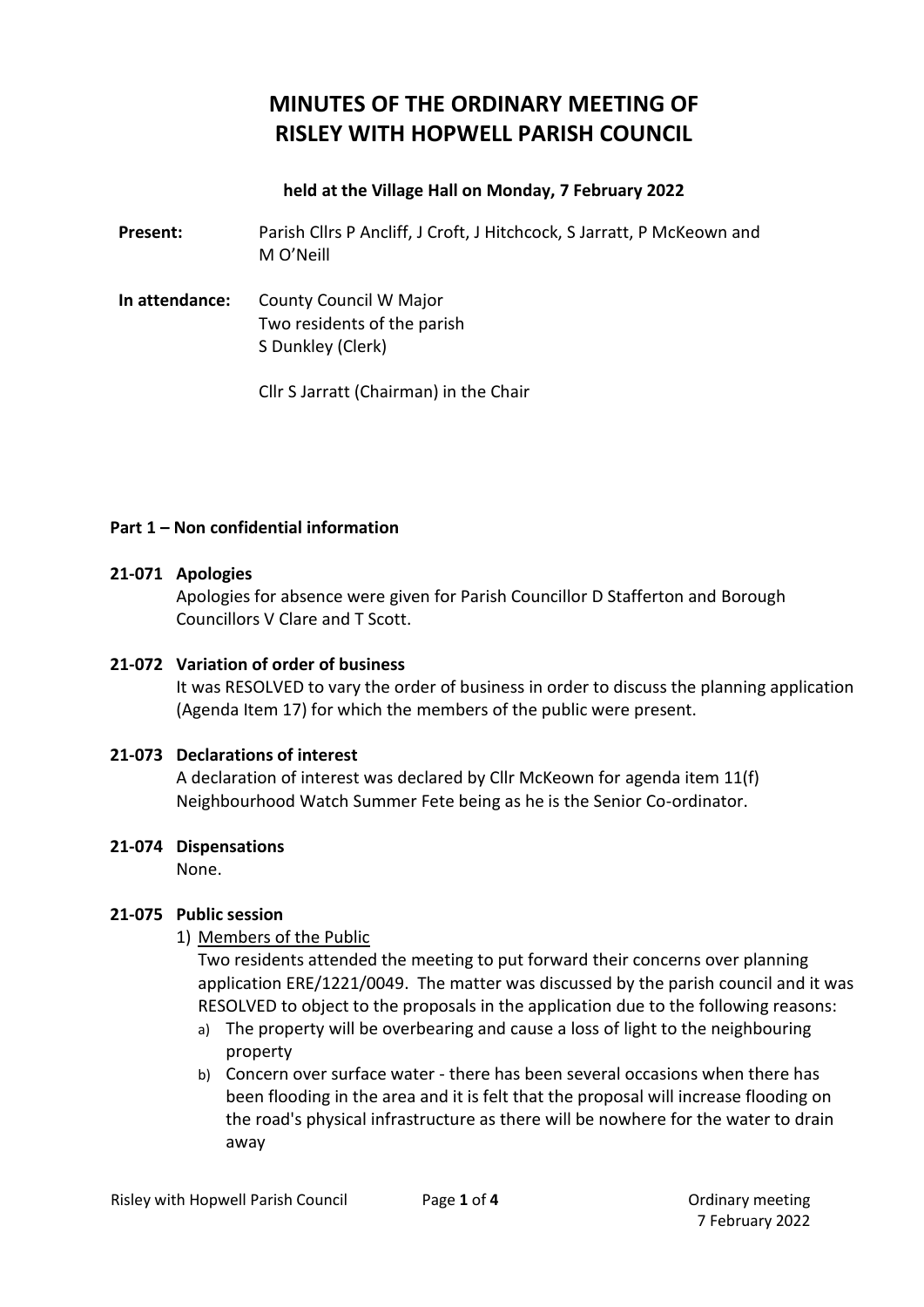- c) The property is a 19th century build and it is felt that the proposed cedar timber is out of keeping with the traditional building and other properties in the area
- d) It is noted that the application form states that there is no alteration to parking for the property and it is considered that this is incorrect. Parking is available for residents' vehicles at the back of the property at the moment and, of course, with the extension this will not be possible. It is considered that the front of the property has insufficient room for parking with no turning point thus meaning that vehicles will need to reverse out of the drive onto a busy 40mph road with Second Avenue immediately opposite and a well-used bus stop nearby. Concern was expressed over the possible parking on this busy road where there is already bumper to bumper parking whilst collecting pupils from nearby schools.
- 2) Reports from Parish Councillors
	- The Robert Ellis sale board which has been sited on the grass verge where the daffodils have been planted has been reported and hopefully will be removed as soon as possible.
	- A meeting of the Risley Educational Foundation Trust is to be held on 9 February. A new Chairman has been elected and the Trust will be looking at changing the charity and possibly incorporating the Willoughby Trust.
- 3) Reports from the Police Liaison Officer, County Council and Borough Council
	- (a) No Police report had been received but the latest crime activity report from Neighbourhood Watch had been circulated to members and was noted.
	- (b) Cllr Major reported on the cap on council tax of 5% and that the County Council will be increasing its charge by 3% for 2022/23. Additional significant expenditure has been budgeted for highway maintenance and a community grant fund is available for community groups.
	- (c) The Borough report had been circulated to members prior to the meeting and Cllr Major also reported that the Core Strategy will be discussed at the Council meeting on 3 March along with the budget.

# **21-076 Minutes of the Ordinary Meeting held on 6 December 2021**

The minutes of the ordinary meeting held on 6 December 2021 were proposed as a correct record by Cllr Ancliff and seconded by Cllr O'Neill. These were unanimously agreed and signed by the Chairman.

# **21-077 Exempt items**

None.

# **21-78 Chairman's announcements/report**

The Chairman confirmed that the parish council's observations on the Stanton Park planning application had been submitted to the Borough Council. A letter to the Secretary of State is to be drafted on the positives of an additional junction (25a) for approval.

# **21-079 Clerk's report**

- A replacement bin has now been installed at the Information Point
- A second quote will be sought for the cleaning of the war memorial
- It has been necessary to purchase a new Parish laptop (approval was sought from Chairman and Vice-Chairman)

7 February 2022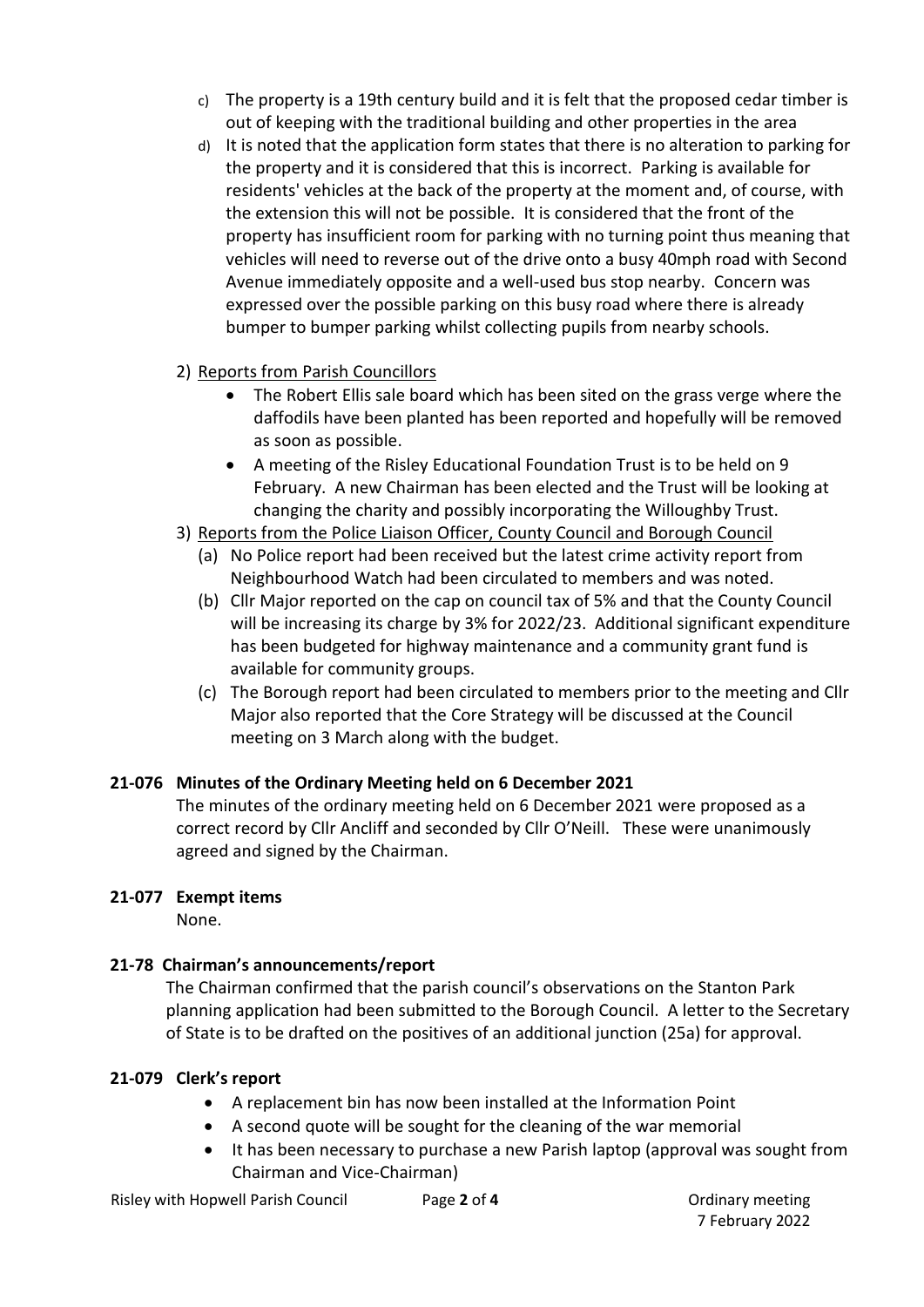- Items are required for the next newsletter
- •

# **21-080 Derbyshire Association of Local Councils**

The January Newsletter had been circulated to all members, the contents of which were noted.

# **21-081 Matters for determination**

- a) A discussion was held on the species of tree to be planted for the Queen's Green Canopy on Rush Meadow and it was RESOLVED that Cllr Ancliff should source an ornamental Acer. It was agreed to consider a plaque once the tree had been planted. It was also RESOLVED to make arrangements for an event including a Beacon lighting at The Village Hall on Thursday, 2 June 2022
- b) The parish council had been offered a Bold as Brass Concert for Sunday, 21 August and the Clerk was asked to make the necessary booking at The Village Hall.
- c) It was proposed by Cllr Croft, seconded by Cllr O'Neill that stock fencing should be erected at Rush Meadow. The Chairman volunteered to obtain a quotation for the work.
- d) The Clerk reported that the parish council was in the third year of three for the hanging basket sponsorship. It was also RESOLVED that arrangements be made for the floral planter at Hopwell for 2022.
- e) It was proposed by Cllr O'Neill, seconded by Cllr Hitchcock that a donation of £200 be made to the Neighbourhood Watch for the Summer Fete being held in July along with free use of Rush Meadow.

### **21-082 Finance**

#### (a) **Accounts for payment**

It was RESOLVED to approve the following payments:

| Payee                          |                              | <b>Total cost</b> | <b>VAT</b> |
|--------------------------------|------------------------------|-------------------|------------|
| <b>Fox Grounds Maintenance</b> | <b>Mowing Contract</b>       | £493.99           | £82.33     |
| Ltd                            | (December)                   |                   |            |
| Salary/Expenses                |                              | £347.94           |            |
| (December)                     |                              |                   |            |
| <b>HMRC</b>                    | <b>PAYE</b>                  | £71.20            |            |
| Curry                          | Laptop                       | £329.00           |            |
| Microsoft                      | Renewal of software          | £79.99            |            |
| <b>Risley Memorial Hall</b>    | Room Hire (February)         | £15.00            |            |
| Salary/Expenses (January)      |                              | £324.06           |            |
| <b>HMRC</b>                    | <b>PAYE</b>                  | £71.20            |            |
| <b>Fox Grounds Maintenance</b> | <b>Mowing Contract</b>       | £493.99           | £82.33     |
| Ltd                            | (January)                    |                   |            |
| Tim Ainsworth                  | <b>Strimming on Breaston</b> | £400.00           |            |
|                                | Lane                         |                   |            |
| Derbyshire Neighbourhood       | Donation for the             | £200.00           |            |
| <b>Watch Association</b>       | Summer Fete (monies to       |                   |            |